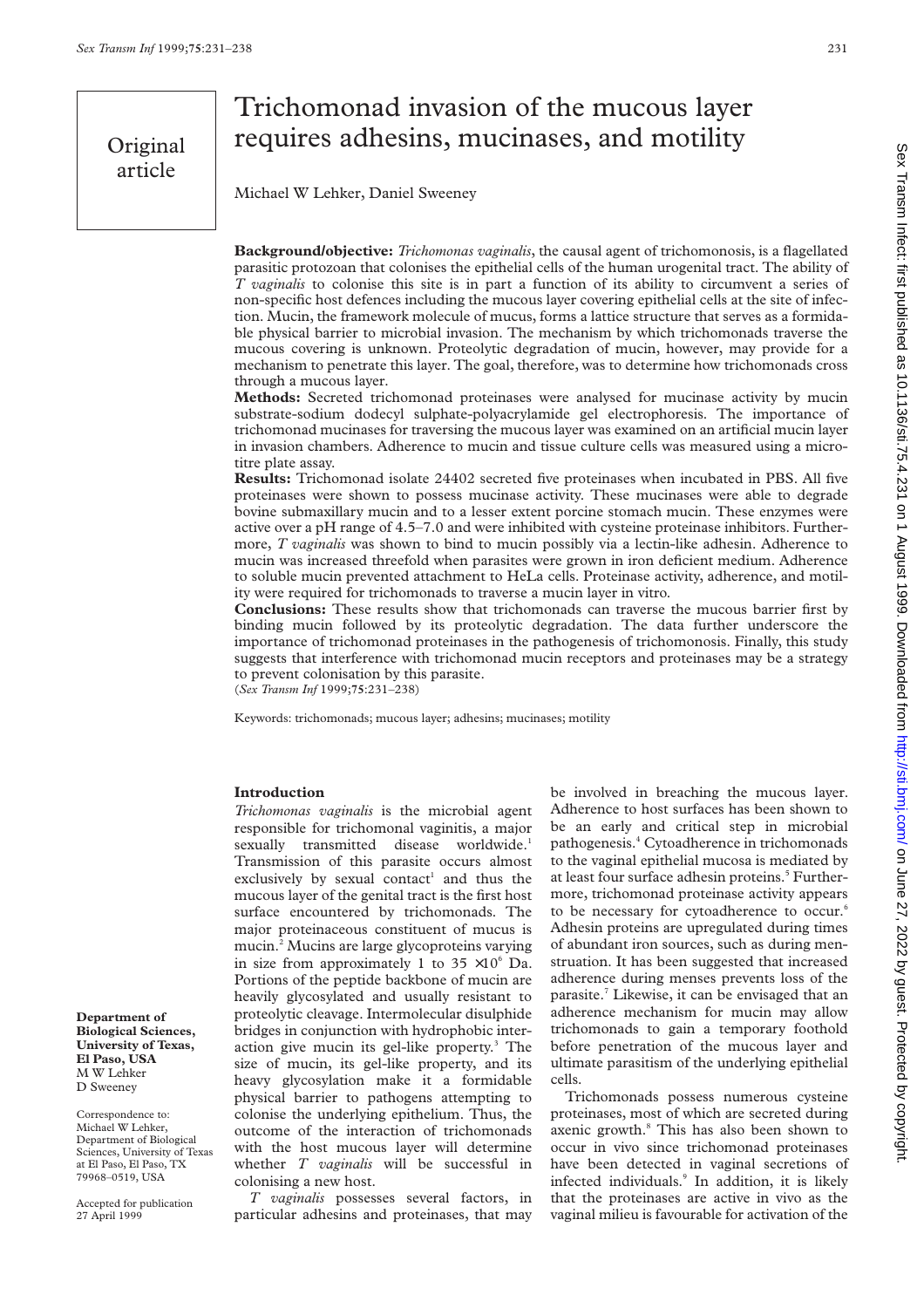trichomonad proteinases.<sup>10</sup> Importantly, it has also been suggested that these proteinases can degrade a variety of host substrates such as haemoglobin, laminin, and immunoglobulins.<sup>11</sup> Indeed, studies using synthetic substrates confirm the broad substrate specificity of these proteinases.12 Since trichomonad proteinases are able to degrade a variety of substrates, we hypothesised that they may also degrade mucin and thus allow this parasite to traverse the mucous layer.

In this study we examined the interaction of *T vaginalis* with mucin and showed that adherence, mucinolytic activity, and motility are all required for trichomonads to successfully penetrate a mucous layer.

#### **Materials and methods**

CULTURES, LYSATE PREPARATION, AND PROTEINASE SECRETION

*T vaginalis* isolates used in this study were kindly provided by J F Alderete (University of Texas Health Science Center at San Antonio, San Antonio, TX, USA). All trichomonads were cultured in trypticase-yeast extractmaltose (TYM) medium supplemented with 5% heat inactivated horse serum.<sup>13</sup> High iron TYM medium was made by adding ferrous ammonium sulphate hexahydrate (Sigma Chemical Company, St Louis, MO, USA) to a final concentration of 0.1 mM.<sup>14</sup> This concentration of iron has been shown previously to induce an iron replete phenotype.<sup>15</sup> Low iron TYM medium was prepared by the addition of the ferrous iron chelator ferrozine (Sigma) to a final concentration of 0.125 mM. Sodium dodecyl sulphate-polyacrylamide gel electrophoretic (SDS-PAGE) analysis of trichomonad protein patterns under these growth conditions, demonstrated the induction of an iron deficient phenotype. $<sup>1</sup>$ </sup>

Cell lysates were prepared using organisms from mid to late logarithmic growth phase. Parasites were washed three times in phosphate buffered saline (PBS) (16 mM KCl, 61 mM  $Na<sub>2</sub>HPO<sub>4</sub>$ , 8 mM  $KH<sub>2</sub>PO<sub>4</sub>$ , 0.82 M NaCl, pH 7.2) and resuspended in SDS-PAGE sample buffer<sup>16</sup> (125 mM TRIS-HCl, pH 6.8, 4% SDS, 20% glycerol, and 0.1% bromophenol blue) in the absence of  $\beta$  mercaptoethanol at a concentration of 5  $\times10^{7}$  cells/ml. Parasite secretions were prepared by resuspending washed cells  $(2 \times 10^7 \text{/ml})$  in PBS supplemented with maltose (5 g/l). Trichomonads were then incubated at 37°C for 2 hours. At the conclusion of the incubation period, parasites were removed by centrifugation and the supernatant was filtered through a 0.2 µM syringe filter to remove any cell debris. This protocol resulted in less than 1% lysis of parasites as measured by lactate dehydrogenase (LDH) release.17 Supernatants were then concentrated to 1/10th volume by lyophilisation and dialysed against several changes of double deionised water. Supernatants were used either immediately or stored at −70°C. Storage of supernatants for up to 4 weeks did not affect the proteinase pattern, as also has been noted by others.<sup>11</sup>

SDS-PAGE AND SUBSTRATE GEL ELECTROPHORESIS Degradation of mucin was followed by SDS-PAGE analysis. Briefly, 100 µl of mucin (1 mg/ml) were co-incubated with concentrated supernatant (100  $\mu$ l) and incubated at 37 $\rm{^{\circ}C}$  for various periods of time (0.25–24 hours). Aliquots of 20 µl were then removed and loaded onto individual wells of a SDS-PAGE consisting of a 4% and 8% stacking and separating gel, respectively. Gels were then stained with Schiff's reagent (Sigma) as recommended by the manufacturer. This stain specifically detected mucins and staining of supernatant components was not observed in control gels (data not shown).

Detection of mucinases was carried out by substrate SDS-PAGE.<sup>8 18 19</sup> Supernatants or lysates were applied to individual lanes of SDS-PAGE (8%) copolymerised with gelatin, bovine submaxillary mucin (BSM), or porcine stomach mucin (PSM) at 0.5 mg/ml of separating gel. The stacking gel (4%) contained no substrates. Proteins were then electrophoresed at 50 V in a minigel apparatus (BioRaD Laboratories, Hercules, CA, USA). After electrophoresis, gels were incubated in developing buffer (1 mM DTT, 140 mM sodium acetate, 2.5% Triton X-100, pH 6.0) overnight at 37°C. Gels were then washed twice with distilled water and stained with Coomassie brilliant blue overnight. Next day, gels were destained for 4 hours in a solution of 7% acetic acid and 5% methanol.

#### MUCIN ADHERENCE ASSAY

Binding of trichomonads to mucin was analysed by a modified microtitre plate assay.<sup>6</sup> Mucin dissolved in PBS (10 µg/ml) was absorbed onto polystyrene microtitre plates. Coated wells were then washed with trichomonad binding medium (0.5× CRML tissue culture medium). Washed parasites, 100  $\mu$ l, suspended in binding medium (2 × 10<sup>7</sup> cells/ ml) were added to each well and incubated at 37°C. After 45 minutes, unbound cells were removed by aspiration and wells were washed three times with 200 µl of warm binding medium. Next, 50 µl of 1% Triton X-100 was added to each well. LDH activity of each well was then measured using CytoTox 96 Nonradioactive Cytotoxicity Assay Kit from Promega. LDH activity correlated with cell number and was linear over a range of  $1 \times 10^4$  to  $1 \times 10^6$  cells.

#### HELA CELL ADHERENCE ASSAY

HeLa cells, obtained from ATCC, were routinely maintained in Dulbecco modified minimal essential medium supplemented with 10% fetal bovine serum, 100 U of penicillin/ml, and 100 µg of streptomycin/ml. Cells were incubated under 7% carbon dioxide in air at 37°C. Medium was changed daily and cells were passaged when monolayers reached confluency into either  $25 \text{ cm}^2$  flask for maintenance or into individual wells in 96 well plates for adherence studies. For adherence studies 100 µl of a parasite  $(2 \times 10^7 \text{ cells/ml})$  suspension in binding medium, with or without mucin, was added to a confluent HeLa cell monolayer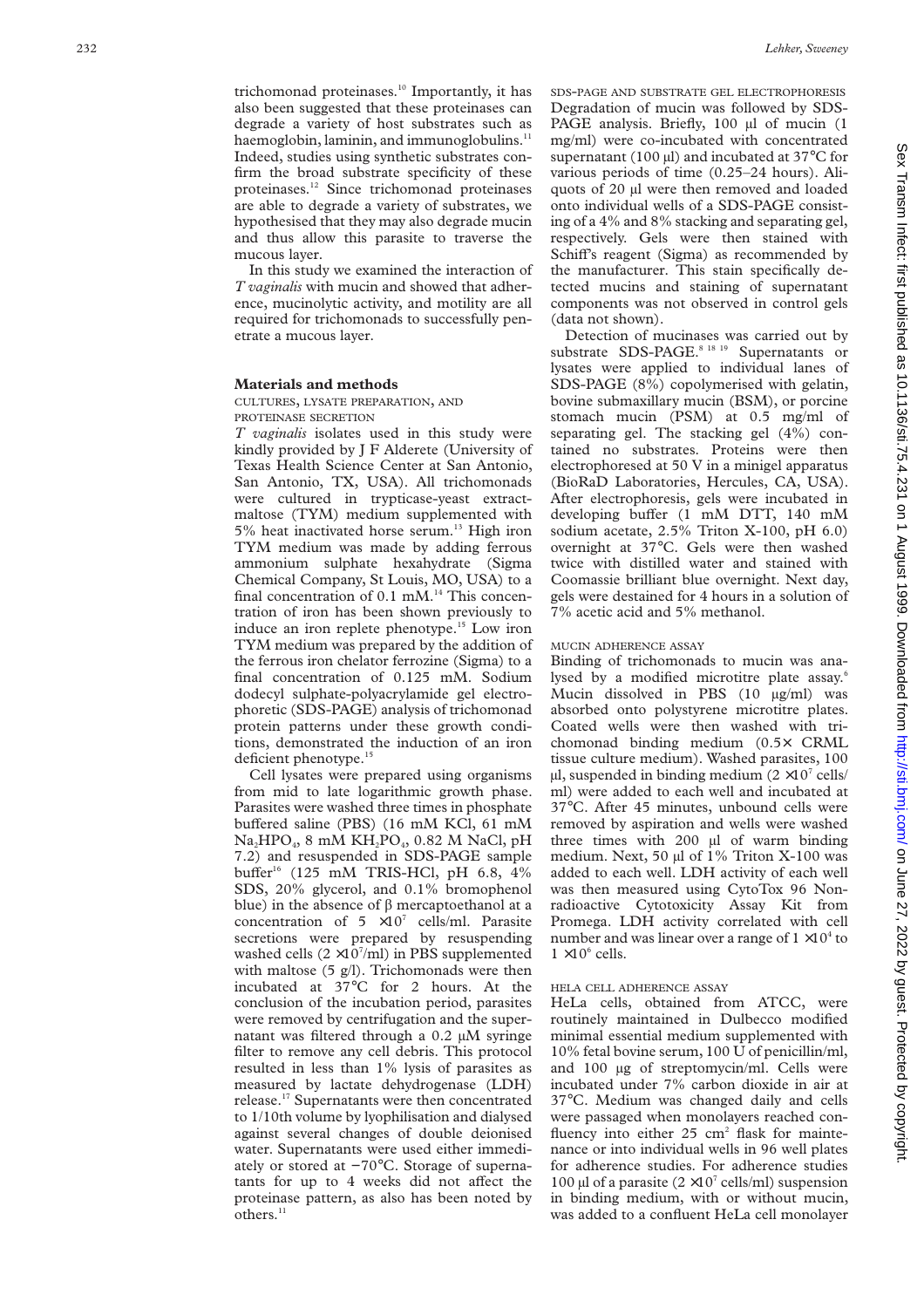in microtitre wells. Tissue culture cells and trichomonads were then co-incubated for 1 hour at 37°C. Non-adherent parasites were then removed by gentle washing of the monolayer. Adherence to HeLa cells was then quantitated as described above for mucin adherence.

#### INVASION ASSAY

Microporous (8 µM) invasion chambers (Collaborative Biomedical Products, MA, USA) were coated with 300 µl of 0.5% low melting agarose containing 12.5% mucin (w/w). Once gelling had occurred,  $2 \times 10^7$  parasites in 1 ml of TYM medium were added to the invasion chamber. The invasion chambers were placed into microtitre wells each containing 2 ml of TYM 10% serum. The plate was then incubated at 37°C for various periods of time. To determine if trichomonads were able to cross the agarose-mucin gel, individual chambers were removed periodically and the lower wells examined by light microscopy. Numbers of trichomonads in the lower chamber were calculated by counting the number of cells in 20 randomly chosen microscopic fields.

#### **Results**

T VAGINALIS ADHERES TO MUCIN

Adherence to mucin, the major component of the mucous layer, $2 \text{ may be essential in }$ establishing a foothold in the host. To test if *T vaginalis* binds mucin, parasites were grown in high and low iron medium<sup>15</sup> and added to microtitre wells coated with BSM and PSM. The results in figure 1 show that trichomonads specifically adhere to mucin. Adherence to BSM and PSM was identical when parasites were grown under high iron conditions. When organisms were grown under low iron conditions, however, adherence to PSM but not BSM increased threefold (fig 1A). This result may suggest an iron dependent induction of a PSM specific adhesin. Microscopic observation of trichomonad adherence to coated and uncoated wells further substantiated the specific binding to mucin. Figure 1B shows that adherence to plastic surfaces (B2) was negligible when compared with adherence to mucin coated plastic surfaces (B1). Levels of adherence to bovine serum albumin coated wells was similar to that of uncoated wells (data not shown).

Since mucin binding may protect against adherence of micro-organisms to the underlying epithelium<sup>20</sup> we next determined whether trichomonad binding of mucin abrogates cytoadherence. Trichomonads were allowed to interact with HeLa cells in the presence or absence of various amounts of mucin. As shown in figure 2, mucin inhibited binding to HeLa cells in a dose dependent fashion. Maximal inhibition of 68% was observed when 1 mg/ml mucin was present during the coincubation of trichomonads with HeLa cells. These results suggest that mucin serves as an important host defence against trichomonad colonisation.



*Figure 1 Adherence of T vaginalis to mucin coated microtitre well. (A) The level of binding and standard deviation of high and low iron grown trichomonads to wells coated with bovine submaxillary mucin (BSM) and porcine stomach mucin (PSM). All experiments were done* in triplicate and performed on at least six different days. *(B) A comparison of trichomonad adherence to a BSM coated well and to plastic alone.*



*Figure 2 Inhibition of trichomonad cytoadherence to HeLa cells by mucin. Trichomonads were co-incubated with HeLa in 96 well microtitre plates in the presence of various amounts of mucin. Adherence to HeLa cell was quantitated by LDH assay. Adherence to HeLa cells in the absence of mucin was set as 100% adherence.*

#### TRICHOMONAD CYSTEINE-LIKE PROTEINASES DEGRADE MUCIN

In vivo, trichomonads adhere tightly to vaginal epithelial cells, demonstrating their ability to breach the mucous layer. Degradation of mucin by proteinases appear to be major mechanism by which micro-organisms can gain access to the underlying epithelium. Numerous trichomonad proteinases, most of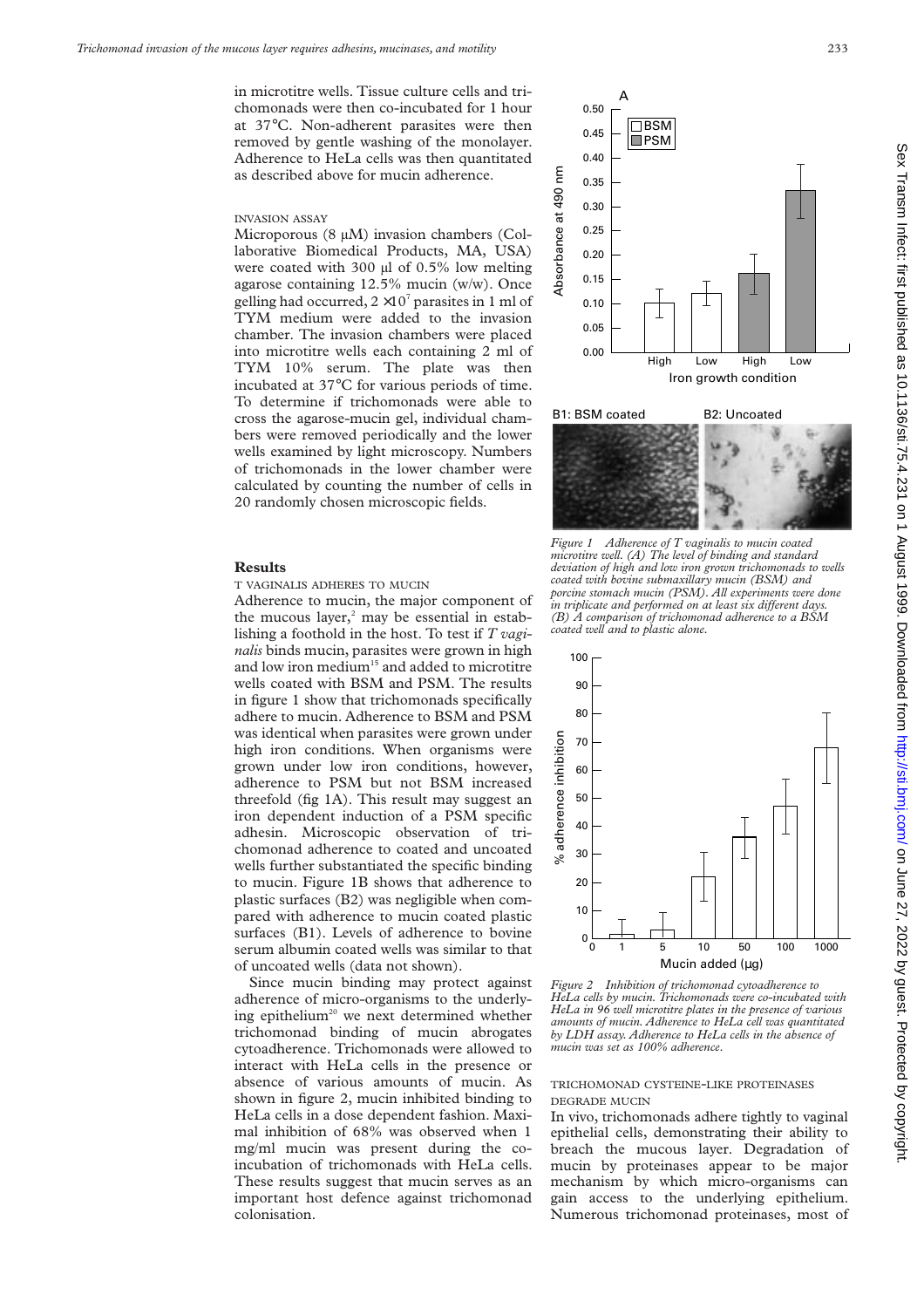

*Figure 3 Degradation of bovine submaxillary mucin by trichomonad cysteine proteinases. Trichomonad cell associated (lysate) or extracellular (supernatant) proteinases were examined by substrate gel electrophoresis with gelatin (G) or mucin (M) copolymerised with acrylamide. Cleared areas represent digestion of the substrate.*

which are secreted during axenic growth, have been described.<sup>8 12</sup> In order to determine whether these proteinases play a role in the penetration of the mucous layer, we ascertained if any trichomonad proteinases could degrade mucin. Trichomonad lysates and supernatants were analysed by substrate gel electrophoresis (fig 3). Subsequent negative staining revealed five clearings on the gel which were indicative of mucinase activity (fig 3, lane 2). Five mucinases of identical molecular weight were found to be present in cell lysates as well as in supernatants (fig 3, lanes 2 and 4). Furthermore, the proteinase patterns on substrate gels co-polymerised with either mucin or gelatin were also identical (fig 3, lanes 1, 2; lanes 3, 4). These results suggest that secreted mucinases are not a subset of the organism's proteinase repertoire.

To characterise these secreted mucinases, trichomonad supernatant samples were electrophoresed on BSM-substrate gels and activated in the absence or presence of protease inhibitors. Table 1 summarises the inhibition profiles of secreted trichomonad mucinases. Serine protease and metalloprotease inhibitors had no effect on mucinase activity. In contrast, cysteine protease inhibitors and some serine protease inhibitors, which are also known to inhibit some cysteine proteases, completely abolished mucinase activity. Interestingly, the cysteine protease inhibitor E-64 only inhibited the three lower molecular weight mucinases (C, D, and E in fig 3). Overall, these results are consistent with those of others and support the

*Table 1 Effect of proteinase inhibitors on T vaginalis mucinases* 

| Proteinase inhibitor |                              | Inhibition of mucinase |           |           |           |           |
|----------------------|------------------------------|------------------------|-----------|-----------|-----------|-----------|
|                      | Inhibitor type               | А                      | B         | G         | D         | E         |
| Aprotinin            | serine                       |                        |           |           |           |           |
| Benzamide            | serine                       |                        |           |           |           |           |
| <b>PMSF</b>          | serine                       |                        |           |           |           |           |
| <b>EDTA</b>          | metallo                      |                        |           |           |           |           |
| 1-10 phenanthroline  | metallo                      |                        |           |           |           |           |
| $E-64$               | cysteine                     |                        |           | $\ddot{}$ | $\ddot{}$ |           |
| Iodoacetamide        | cysteine                     | $\div$                 | $\pm$     | $\ddot{}$ | $\ddot{}$ | $\ddot{}$ |
| Antipain             | cysteine trypsin-like serine | $\ddot{}$              | $\ddot{}$ | $\ddot{}$ | $\ddot{}$ | $\ddot{}$ |
| Leupeptin            | cysteine trypsin-like serine | $\ddot{}$              | $\ddot{}$ | $\ddot{}$ | $\ddot{}$ |           |
| <b>TLCK</b>          | trypsin-like serine          | $\ddot{}$              | $\ddot{}$ | $\ddot{}$ | $\ddot{}$ |           |

− = Proteinase activity not inhibited; + = proteinase activity inhibited.

notion that trichomonad mucinases are cysteine-like.

We next wanted to determine the ability of mucinases to degrade mucin at relevant physiological pH. It is known that vaginal pH in non-infected individuals is approximately 4.3, but can vary from below 4 to pH  $7.^{21}$  We, therefore, electrophoresed extracellular mucinases on BSM substrate gels and developed the gels in activation buffers ranging in pH from 4.5 to 7.0. Staining with Coomassie blue revealed that the above identified five mucinases were active over the whole pH range (fig 4).

Since trichomonads had different adherence levels to BSM and PSM, we tried to determine if mucin types had different susceptibility towards trichomonad mucinases. To address this question, trichomonad extracellular proteinases were electrophoresed on PSM and BSM substrate gels and developed as described before. Gels were then stained with Schiff's reagent, because PSM gels stained poorly with Coomassie. The pattern of proteinase activity visible on BSM substrate gels was identical when stained with Coomassie (fig 5, lanes 1 and 2) or Schiff's reagent (fig  $5$ , lane 3). Surprisingly, the results in figure 5 show that trichomonad proteinases degrade BSM (fig 5, lane 3) but not PSM (fig 5, lane 4). To confirm that trichomonad proteinases are unable to degrade PSM, concentrated supernatants were incubated with BSM or PSM. At various time points, aliquots were removed and analysed by SDS-PAGE. Figure 6A shows that trichomonad proteinases degrade BSM to completion within 2 hours. Staining of gels with Coomassie stain gave identical results. In contrast, no degradation of PSM could be demonstrated in the same time period (fig 6B, lane). Lane 4 in figure 6B, however, demonstrates that degradation of PSM occurs, when the incubation period was extended to 24 hours. Staining of gels with silver or Coomassie stain, although resulting in very weak staining, appeared to confirm the results obtained with Schiff's stain.

## TRICHOMONAD MUCINASES ARE ESSENTIAL FOR

PENETRATION OF AN ARTIFICIAL MUCOUS LAYER To determine the involvement of trichomonad mucinases in breaching the mucous layer, we developed a mucous invasion assay. In this assay, trichomonads are placed in an invasion chamber, which has been coated with an agarose/mucin mixture. The chamber is then placed into a microtitre well, containing sufficient TYM serum medium to make contact with the invasion chamber. If parasites are able to penetrate the mucin layer, trichomonads can be expected to be found in the lower well. To determine the involvement of mucinases in the invasion process, this experiment was performed in the presence and absence of proteinase inhibitors. The data in table 2 show that live trichomonads easily traversed an artificial mucin layer composed of BSM or PSM, as live organisms were found in the lower chamber within 1 hour. In the presence of cysteine proteinase inhibitor, but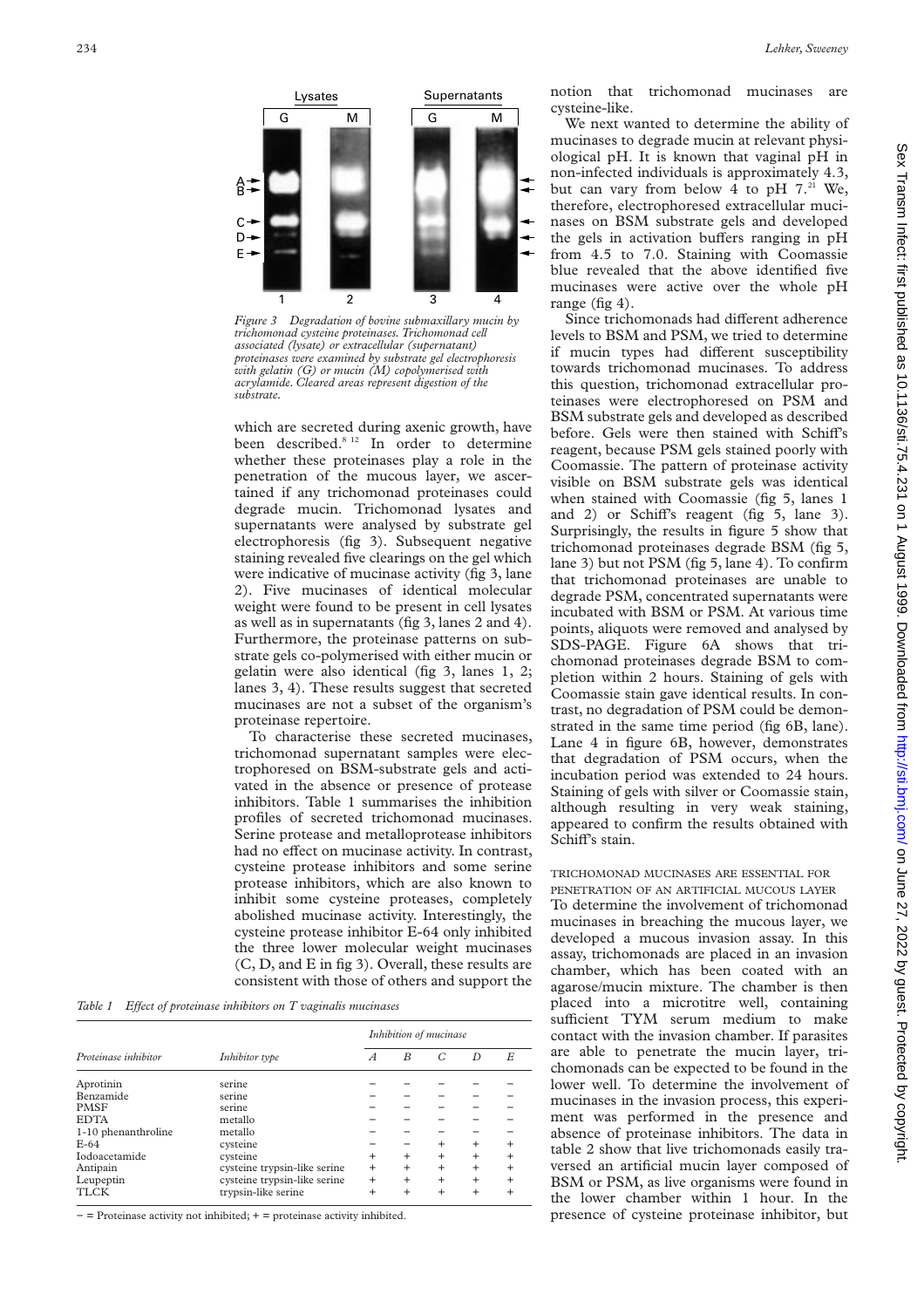

*Figure 4 Proteolytic degradation of bovine submaxillary (BSM) and porcine stomach mucin (PSM) by trichomonad proteinases. Extracellular proteinases were separated by SDS-PAGE with copolymerised substrate. Gels were activated and developed as described in Materials and methods. Acrylamide gels were then stained with either Coomassie stain (lanes 1 and 2) or SchiV's stain (lanes 3 and 4). As a reference the proteinase pattern with gelatin (G) as the substrate is shown in lane 1.*



*Figure 5 Activity of trichomonad mucinases at various pHs as determined by substrate gel electrophoresis. Extracellular mucinases were separated by SDS-PAGE containing bovine submaxillary mucin as substrate. Gels were then activated in buffers at various pHs in the presence of 1 mM DTT. Gels were stained with Coomassie stain. Cleared areas represent digestion of the substrate.*

not serine proteinase or metalloproteinase inhibitors, trichomonads were unable to traverse the mucin layer. This suggests that mucinase activity is necessary for crossing a mucin layer. It is noteworthy that a commercially available BSM contained a substance that inhibited trichomonad motility and that non-motile organisms were unable to breach the mucin barrier. For this reason BSM was purified by gel filtration before use in the invasion assay. This restored motility and the ability of trichomonads to breach the BSM mucin layer.

### **Discussion**

The epithelial mucous layer is a formidable non-specific host defence. Mucin the principal glycoprotein of mucous secretion plays an important role in protection against microbial invasion, because of its heavy glycosylation and its ability to form a gel.<sup>2 3</sup> The initial interaction between host and trichomonad occurs at the mucous surface, but it is unknown how *T vagi-*



*Figure 6 Time course degradation of bovine submaxillary mucin (BSM) (A) and porcine stomach mucin (PSM) (B). Extracellular trichomonad proteinases were incubated with BSM or PSM at 37*°*C for up to 24 hours in PBS containing 1 mM DTT. At various times aliquots were removed and analysed by SDS-PAGE.*

*nalis* circumvents this host barrier. Our results suggest that trichomonad penetration of the mucous layer requires adhesion, proteolytic cleavage of mucin and finally motility.

Our data demonstrate that *T vaginalis* adheres to mucin (fig 1) and we suggest that adhesion to this host surface is prerequisite to colonisation of the host. Adherence to host surfaces is one of the prerequisites for infection of many pathogens and it may be especially important for mucosal pathogens.<sup>4</sup> Microorganisms colonising mucosal surfaces always

*Table 2 Effect of proteinase inhibitors on the ability of T vaginalis to cross an artificial mucin layer*

| Chamber coating | <i>Treatment</i> | Location of trichomonads<br>(upper chamber/lower well) |
|-----------------|------------------|--------------------------------------------------------|
| Agarose         | None             | $+/-$ *                                                |
|                 | PMSF             | ND                                                     |
|                 | <b>EDTA</b>      | ND                                                     |
|                 | TI CK            | ND                                                     |
| Agarose/BSM     | None             | $+/+$                                                  |
|                 | <b>PMSF</b>      | $+/+$                                                  |
|                 | <b>EDTA</b>      | $+/+$                                                  |
|                 | TLCK             | $+/-$                                                  |
| Agarose/PSM+    | None             | $+/+$                                                  |
|                 | PMSF             | $+/+$                                                  |
|                 | <b>EDTA</b>      | $+/+$                                                  |
|                 | TLCK             | $+/-$                                                  |
| Agarose/BSM‡    | None             | $+/-$                                                  |
|                 | PMSF             | ND                                                     |
|                 | <b>EDTA</b>      | ND                                                     |
|                 | TLCK             | $+/-$                                                  |

\*Plus sign refers to trichomonads present and negative sign refers to trichomonads absent.

†Chromatographically purified mucin.

‡Commercial mucin, trichomonads are non-motile. ND = not done.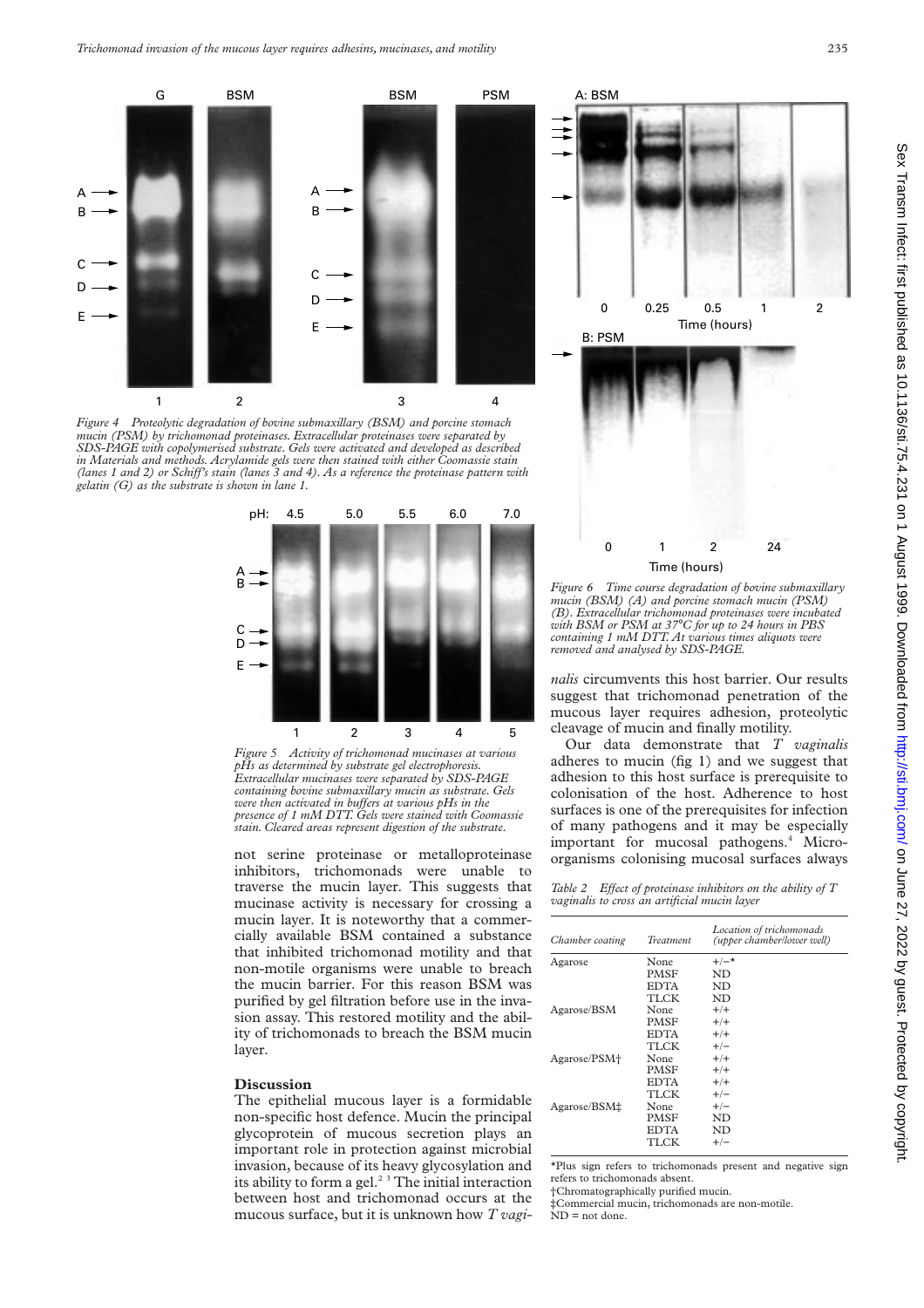face the possibility of elimination from this site as a result of the flushing action of mucosal secretions. This point is well illustrated by studies that show that male ejaculate, including motile sperm, are removed from the vagina within a  $12-24$  hour period.<sup>22 23</sup> In addition, it has been suggested that adherence of trichomonads to epithelial cells is also a strategy of this parasite to persist within the vagina.<sup>7</sup> Clearly, adhesion to mucin then would provide micro-organisms, including trichomonads, with a mechanism to remain within the vaginal milieu for prolonged periods of time after coitus. Indeed, that adherence to mucin is an important aspect of infection is illustrated by the fact that a variety of pathogens, including *Pseudomonas aeruginosa*, <sup>24</sup> *Helicobacter pylori*, 25 *Escherichia coli*, <sup>26</sup> *Yersina enterocolitica*, <sup>27</sup> and the protozoan parasite *Entamoeba histolytica*<sup>28</sup><sup>2</sup> bind mucin.

The ability of trichomonads to bind mucin, however, appears to serve two functions. Firstly, binding to mucin allows this protozoan to persist within the vaginal milieu. Secondly, adherence appears to be necessary for penetration of the mucous layer. This contention is supported by the observation of differential susceptibility of porcine mucin to proteinases in the presence or absence of metabolically active cells. In this study, we show that degradation of porcine mucin by soluble proteinases requires extended incubation periods. In contrast, porcine mucin degradation occurs rather quickly in the presence of live parasites as shown by the ability of trichomonads to traverse a porcine mucin layer within an hour of interaction. A possible explanation for these apparently contradictory results may be that binding to mucin allows for the build up of high local concentration of mucinase activity. Alternatively, binding may destabilise mucin molecules so that the parasite's mucinases can attack its peptide backbone.

Our data (fig 1) also suggest that binding to mucin is iron regulated. Threefold higher adherence levels to PSM were seen with low iron grown trichomonads when compared with trichomonads grown in high iron medium. Interestingly, trichomonad adherence to epithelial cells has also been shown to be iron regulated.<sup>7</sup> In contrast with mucin adherence, epithelial cell adherence is upregulated under high iron conditions. In this case, coordinate transcriptional regulation of adhesin genes by iron contributed to elevated adherence levels.<sup>7</sup> Whether mucin adherence mechanisms are also regulated by a transcriptional mechanism needs to be determined. Furthermore, the differential regulation of mucin adherence and cytoadherence, suggest that molecules involved in mucin adherence are distinct from cell adhesins. Interestingly, binding of mucin nevertheless interferes with cytoadherence in a dose dependent fashion (fig 2). Similarly, binding of mucin to *E histolytica* also prevents amoebic attachment to host cells.<sup>28</sup> The mode of cytoadherence inhibition, however, may be different in both organisms. *E histolytica* binds mucin through its adherence lectin and thus prevents binding to host cells.<sup>20</sup> <sup>28</sup> <sup>29</sup> In contrast,

trichomonad cell adhesins may be sterically blocked by mucin binding. Overall, these data and reports showing iron modulated expression of immunogens,<sup>15</sup> lactoferrin receptors,<sup>15</sup> cytoadherence, $7$  and complement resistance<sup>30</sup> underscore the importance of environmental signals, especially iron, in the pathogenesis of trichomonosis.

The differential binding of trichomonads under low iron conditions to BSM and PSM was surprising and requires explanation. Most of the peptide backbone of mucin is inaccessible because of its heavy glycosylation.<sup>23</sup> The glycosylation patterns of mucins vary from tissue to tissue and clearly from species to species.<sup>23</sup> If trichomonads bind the sugar moieties of mucin, the difference in glycosylation pattern between PSM and BSM may account for the differential binding of trichomonads. Although no direct evidence for binding of the sugar moieties of mucin by trichomonads was obtained, it is interesting to note that *Tritrichomonas mobilensis* expresses a mucin binding lectin. $31$  An alternative explanation of the data is suggested by the finding that trichomonad proteinases rapidly degrade BSM but not PSM (fig 4, lanes 3 and 4). Trichomonads possibly adhere identically to PSM and BSM in our assay, but the rapid degradation of BSM allows the parasite to detach from the surface.

Although adherence to mucin would provide trichomonads with an initial foothold within the host, continued adherence to mucin would be detrimental as the parasite would be slowly washed out. Additionally, we show that mucin adherence interferes with cytoadherence (fig 2) an absolute requirement for parasite colonisation. Our demonstration of mucinolytic activity in trichomonal lysates and supernatants thus appears to allow the parasite to circumvent the negative consequences of mucin binding. Clearly, the demonstration of the proteolytic dependent crossing of an artificial mucous layer strongly suggests that cysteine proteinases allow trichomonads to detach and penetrate a mucous matrix. Furthermore, the observation that live trichomonads, in contrast with secreted proteinases, readily degrade PSM suggests that adherence and mucinolytic activity are intimately linked in the process of crossing a mucous layer. Indeed, the expression of mucinolytic activity and the ability to adhere to mucin appears to be a common theme among mucin crossing pathogens.<sup>24</sup> <sup>25</sup> <sup>27</sup> <sup>32-34</sup>

The proteinases responsible for the mucinolytic activity appear to be identical to previously described trichomonad cysteine proteinases.6 8–12 18 35 The evidence for identity is based on shared common characteristics of mucinases and previously described proteinases, such as: (i) activation by DTT, (ii) broad substrate specificity, (iii) activity over a broad range of pH, (iv) identical inhibition profile, and (v) similar molecular weight. Some of these characteristics of mucinases make them uniquely adapted to the vaginal environment and may confer on the parasite the ability to invade and colonise the host under a variety of environmental conditions. For example, the vaginal pH can vary from 4 to 7.5 during the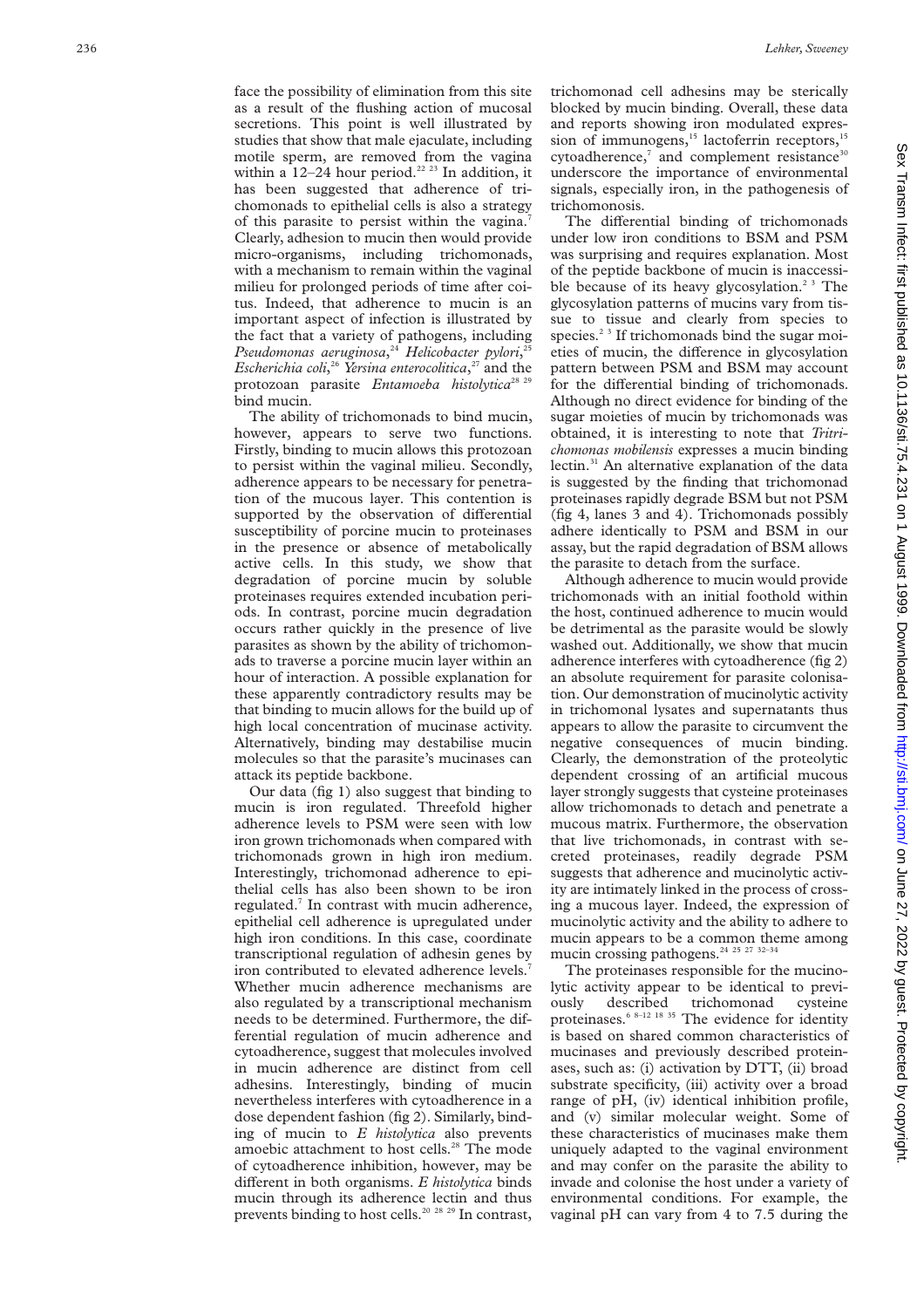menstrual cycle.<sup>21</sup> Mucinases with a broad pH range of activity may thus be advantageous to the parasite in such an unpredictable environment and allow for colonisation at any menstrual stage. Also, the broad substrate specificity of trichomonad mucinases may allow the parasite to inactivate a variety of defence molecules found in mucus. Besides mucin, the major antimicrobials found in mucus are lysozyme, immunoglobulins, and lactoferrin.36 37 The proteolytic degradation of immunoglobulins<sup>11</sup> and lactoferrin by trichomonad proteinases has been recently shown.

Trichomonad motility always has been thought to play an important role in pathogenesis, and indeed has been implicated to play a role in cytoadherence<sup>38</sup> and chemotaxis.<sup>39</sup> However, the significance of these findings for survival of trichomonads in vivo were uncertain. Serendipitously, we obtained evidence that motility is required for penetration of the mucous layer. Parasites added to invasion chambers coated with BSM were unable to cross into the lower chamber (table 2). Microscopic examination revealed that all trichomonads were immotile. Using chromatographically purified mucin in the invasion chamber restored motility and the ability of trichomonads to cross the mucin layer. Thus, it appears that motility is an important factor in the initial colonisation of a host.

Overall, this report implies a model of the initial interaction of trichomonads with the host. After deposition of the parasite on the mucosal surface, lectin-like adhesins anchor the trichomonad cell to the mucous layer. Adhesion is followed by the secretion of mucinases which solubilises the mucous matrix and detaches the parasite from the mucous layer. Flagellar movement, then allows the parasite to penetrate the solubilised matrix and colonise the underlying epithelial cells. It is interesting to note that although the details of mucous invasion by *T vaginalis* and *E histolytica* may differ, both organism only invade the underlying epithelial cells after comprising the integrity of the mucous layer. $28$  29

The interaction of trichomonads with mucin also suggests novel strategies to prevent transmission of this protozoan parasite. For example, a study showed that use of the spermicide nonoxyl-9 reduces transmission rates of *T* vaginalis by 17%.<sup>40</sup> Inclusion of inhibitors of trichomonad cysteine proteinases in nonoxynol-9 preparation may lower transmission rates even further. Clearly, the importance of cysteine proteinases in the initial steps of infection and their reported involvement in a variety of virulence properties such as adhesion, $6 \text{ immune evasion},$ <sup>11</sup> and nutrient acquisition<sup>35</sup> provides support for the need to further investigate the structure, function, and role of the trichomonad cysteine proteinases in the pathophysiology of the disease.

This study was supported by a grant (G12-RR08124) from the Research Centers in Minority Institutions, National Center for Research Resources, NIH, and by a grant (S06-GM08012–25) from the Minority Biomedical Research Centers, NIH. We thank John F Alderete for his kind gift of *T vaginalis* strains. We also thank Daniele Provenzano and John F Alderete for their suggestions and encouragement throughout this study. We are grateful to R Cabeza, S Das, and S Maier for their critical review of our manuscript.

- 1 Heine P, McGregor JA. Trichomonas vaginalis: a reemerg-ing pathogen. *Clin Obstet Gynecol* 1993;**36**:137–44.
- 2 Rose MC. Mucins: structure, function, and role in pulmonary diseases. *Am J Physiol* 1992;**263**:L413–29. 3 Gerken TA. Biophysical approaches to salivary mucin struc-
- ture, conformation and dynamics. *Crit Rev Oral Biol Med* 1993;**4**:261–70.
- 4 Abraham SN, Beachey EH. Host defenses against adhesion of bacteria to mucosal surfaces.In: Gallin JI, Fauci AS, eds. *Advances in host defense mechanisms.* Vol 4. *Mucosal immunity.* New York: Raven Press, 1985:63–88.
- 5 Alderete JF, Garza GE. Identification and properties of Trichomonas vaginalis proteins involved in cytoadherence. *Infect Immun* 1988;**56**:28–33. 6 Arroyo R, Alderete JF. Trichomonas vaginalis surface
- proteinase activity is necessary for parasite adherence to epithelial cells. *Infect Immun* 1989;**57**:2991–7.
- epithelial cells. *Infect Immun* 1989;57:2991-7.<br>7 Lehker MW, Arroyo R, Alderete JF. The regulation of the synthesis of adhesins and cytoadherence levels in the protozoan Trichomonas vaginalis. *J Exp Med* 1991;**174**: 311–18.
- 8 Coombs GH, North MJ. An analysis of the proteinases of Trichomonas vaginalis by polyacrylamide gel electrophore-
- sis. *Parasitology* 1983;**86**:1–6. 9 Alderete JF, Newton E, Dennis C, *et al.* The vagina of women infected with Trichomonas vaginalis has numerous proteinases and antibody to trichomonad proteinases. *Genitourin Med* 1991;**67**:469–74.
- 10 Alderete JF, Provenzano D. The vagina has reducing environment sufficient for activation of Trichomonas vaginalis cysteine proteinases. *Genitourin Med* 1997:**73**:291–6.
- 11 Provenzano D, Alderete JF. Analysis of human immunoglobulin-degrading cysteine proteinases of Tri-chomonas vaginalis. *Infect Immun* 1995;**35**:903–9.
- 12 North MJ, Robertson CD, Coombs GH. The specificty of trichomonad cysteine proteinases analyzed using fluorogenic substrates and specific inhibitors. *Mol Biochem Para-*
- *sitol* 1990;**39**:183–94. 13 Diamond LS. The establishment of various trichomonads of animal and man in axenic cultures. *J Parasitol* 1957;**43**: 488–90.
- 14 Gorrell, TE. Effect of culture medium iron content on the biochemical composition and metabolism of Trichomonas vaginalis. *J Bacteriol* 1985;**161**:1228–30.
- 15 Lehker MW, Alderete JF. Iron regulates growth of Trichomonas vaginalis and the expression of immunogenic trichomonad proteins. *Mol Microbiol* 1992;**6**:123–32.
- 16 Laemmli UK. Cleavage of structural proteins during the assembly of the head of bacteriophage T4. *Nature* 1970;**227**:680–5.
- 17 Coley HM, Lewandowicz G, Sargent JM, *et al.* Chemosensitivity testing of fresh and continuous tumor cell cultures using lactate dehydrogenase. *Anticancer Res* 1997;**17**:231–
- 6. 18 Neale KA, Alderete JF. Analysis of the proteinases of representative Trichomonas vaginalis isolates. *Infect Immun* 1990;**58**:157–62.
- 19 Heussen C, Dowdle EB. Electrophoretic analysis of plasminogen activators in polyacrylamide gels containing sodium dodecyl sulfate and copolymerized substrates. *Anal Biochem* 1980;**102**:196–202.
- 20 Belley A, Keller K, Grove J, *et al.* Interaction of LS174T human colon cancer cell mucins with Entamoeba histolytica: an in vitro model for colonic disease. *Gastroenterology* 1996;**111**:1484–92.
- 21 Stevens-Simon C, Jamison J, McGregor JA, *et al.* Racial variation in vaginal pH among healthy sexually active ado-
- lescents. *Sex Transm Dis* 1994;21:168-72.<br>22 Ricci LR, Hoffman SA. Prostatic acid phosphatase and sperm in the post-coital vagina. *Ann Emerg Med* 1982;**11**: 530–4.
- 23 Wallace-Haagens MJ, Duffy BJ, Holtrop HR. Recovery of spermatozoa from human vaginal washings. *Fertil Steril*
- 1975;**26**:175–9. 24 Reddy MS. Human tracheobronchial mucin: purification and binding to Pseudomonas aeruginosa. *Infect Immun*
- 1992;**60**:1530–5. 25 Tzouvelekis LS, Mentis AF, Makris AM, *et al.*In vitro binding of Helicobacter pylori to human gastric mucin. *Infect Immun* 1991;**59**:4252–4.
- 26 Sajjan SU, Forstner JF. Characteristics of binding of Escherichia coli serotype O157:H7 strain CL-47 purified intestinal mucin. *Infect Immun* 1990;**58**:860–7. 27 Mantle M, Husar SD. Binding of Yersinia enterolytica to
- purified, native small intestinal mucins from rabbits and humans involves interactions with the mucin carbohydrate moeity. *Infect Immun* 1994;**62**:1219–27.
- 28 Chadee K, Petri WA, Innes DJ, *et al.* Rat and human colonic mucins bind to and inhibit adherence lectin of Entamoeba histolytica. *J Clin Invest* 1987;**80**:1245–54.
- 29 Chadee K, Ndarathi C, Keller K. Binding of proteolyticallydegraded human colonic mucin glycoproteins to the Gal/GalNAc adherence lectin of Entamoeba histolytica. *Gut* 1990;**31**:890–5.